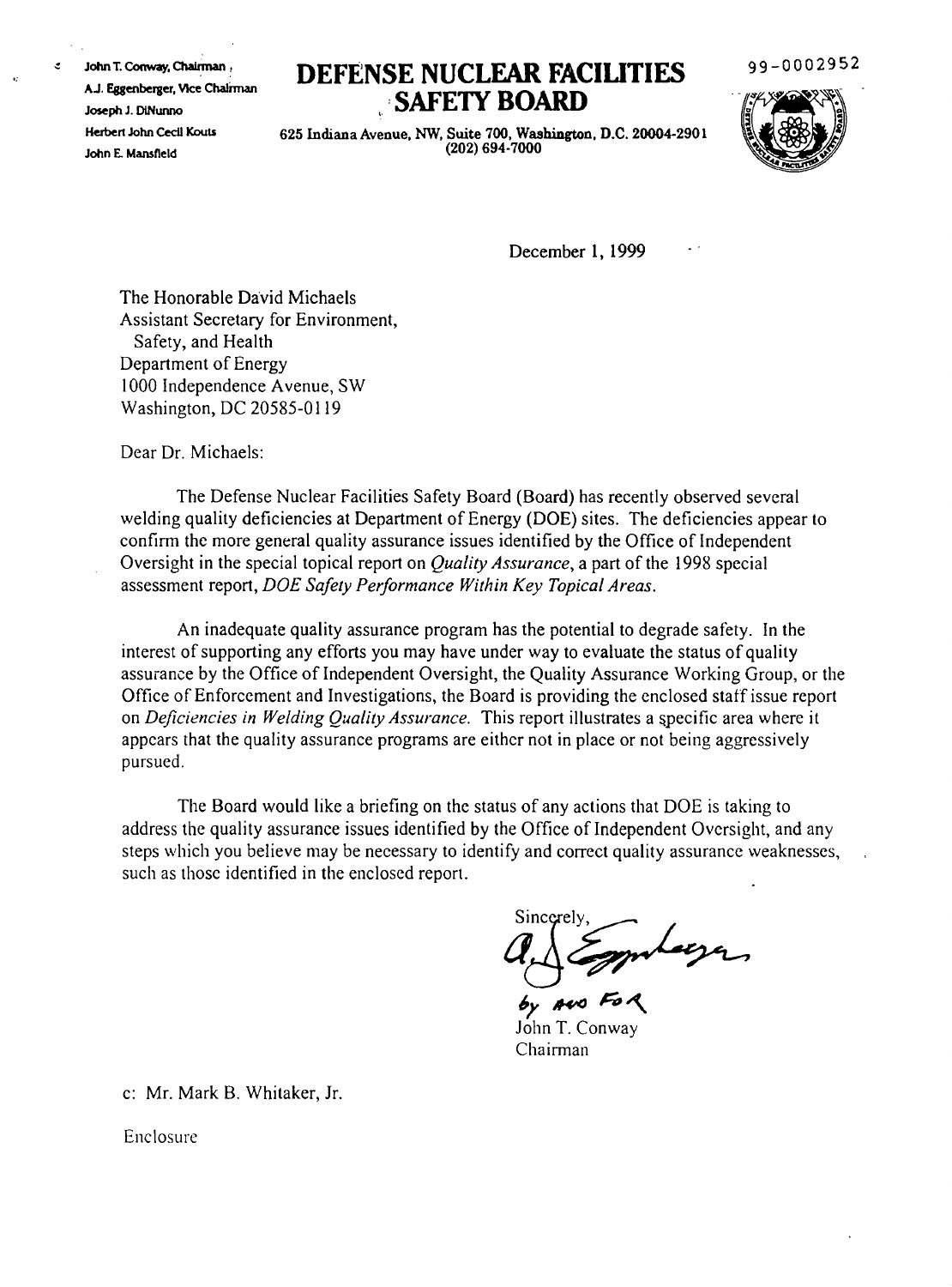## DEFENSE NUCLEAR FACILITIES SAFETY BOARD

## Staff Issue Report

September 8, 1999

| <b>MEMORANDUM FOR:</b> | G. W. Cunningham, Technical Director<br>J. K. Fortenberry, Deputy Technical Director |
|------------------------|--------------------------------------------------------------------------------------|
| <b>COPIES:</b>         | <b>Board Members</b>                                                                 |
| <b>FROM:</b>           | W. Yeniscavich and W. Linzau                                                         |
| <b>SUBJECT:</b>        | Deficiencies in Welding Quality Assurance                                            |

This report documents an issue reviewed by members of the staff of the Defense Nuclear Facilities Safety Board (Board) R. Daniels, M. Helfrich, W. Linzau, J. MacEvoy, and W. Yeniscavich. This issue relates to a breakdown in weld quality assurance that has occurred during the past several years at various Department of Energy (DOE) defense nuclear facilities.

Summary. Recently within the DOE defense nuclear complex, there have been several cases in which welded piping and components passed all the specified inspections and were ready for installation or use, but were found at the last minute to contain defective welds. These discoveries were typically made by workers or observers in the area who noticed the defective welds. Such last-minute discoveries of defective welds result in additional costs and schedule delays. However, a far greater concern is the breakdown in the weld quality assurance program, and the implication that there may be defective welds in operating systems with a potential impact on facility safety.

Background. During the past several years, a number of components and piping systems that appeared to have met all the specified requirements for fabrication and receipt inspection were about to be placed in service when defective welds were discovered by chance. In one case, which involved a safety-class liquid nitrogen system at the Savannah River Site, the defective welds were discovered when a leak occurred after about 6 months of service. The number of these recurring weld incidents indicated a complex-wide pattern of weld quality assurance problems and prompted this review by the Board's staff.

Discussion. It can be difficult to make acceptable welds consistently, so inspections are a vital feature of weld quality assurance. Some welding defects are to be expected, particularly with manual welding. About 5 percent of the welds made by the best welders will require repair, and this figure may rise to as much as IS percent when difficult materials are involved. Consistent, high-quality welds are assured through the performance of timely and thorough inspections as the welding progresses. In a properly functioning program, when a defect is found, it is repaired, and the welder receives feedback for correcting the technique used. If a specific welder continues to produce defective welds, he or she is retrained or taken off the job. It is important that inspections for consistency with the required weld quality be done, and for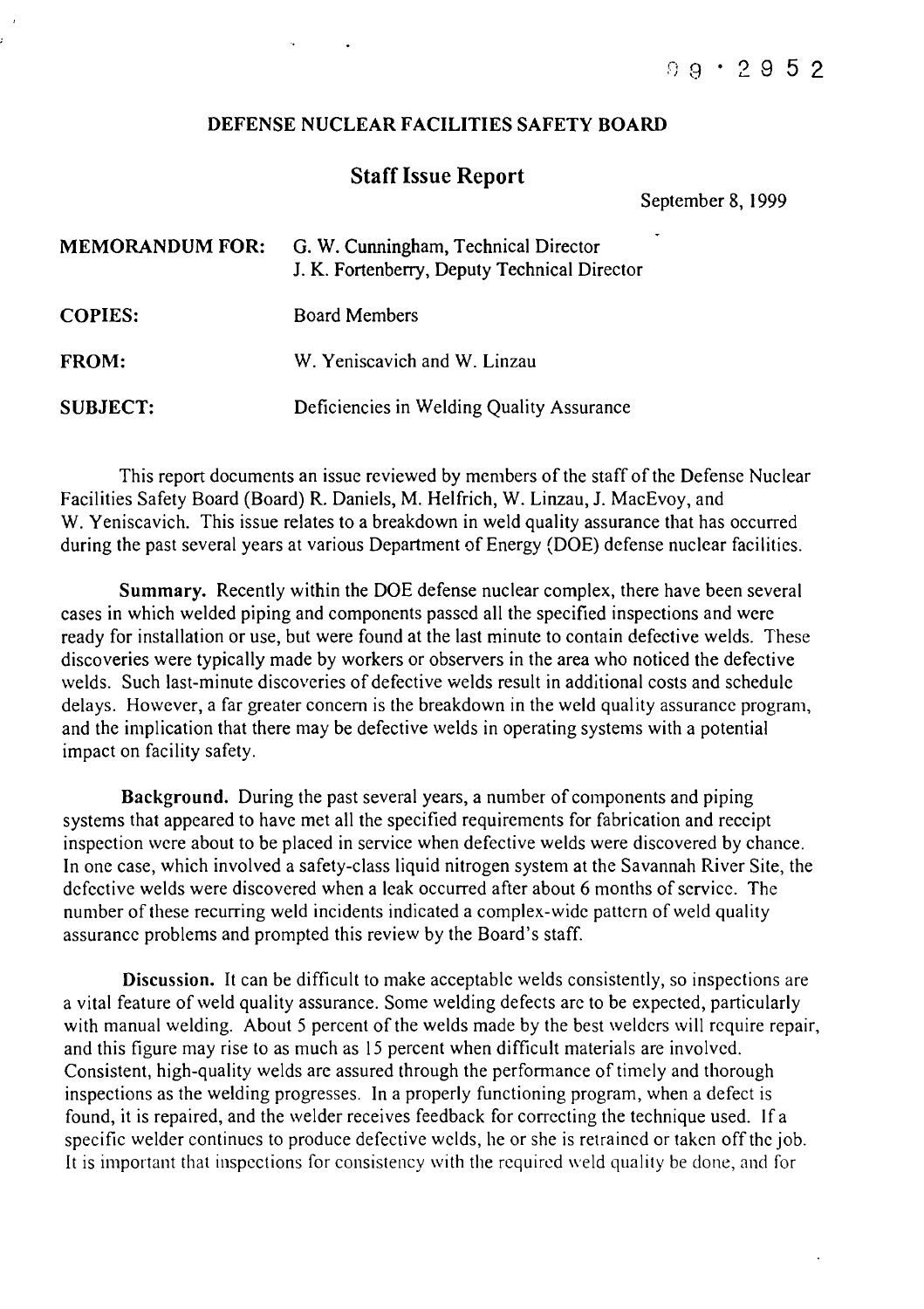these inspections be performed as soon as possible after the weld has been completed. Another means of achieving weld quality is oversight at the fabricator's shop to ensure that the work is being done properly. The final check is the customer's receipt inspection program. The customer's inspections should typically include at least a sampling inspection of the welds and a review of the fabricator's weld data, such as radiographs.

The weld incidents reviewed in this report occurred at several different DOE defense nuclear facility sites and involved a variety of components and piping. The causes of these incidents were in general related to three factors:

- Inadequate oversight by owners
- Inadequate fabrication inspection
- Inadequate receipt inspection

In specific cases the following additional factors also contributed to the defective wclds:

- Inadequate specification of inspection requirements
- Failure to qualify vendor
- Poor engineering judgment with regard to weld joint design
- Unqualified welder
- Application of incorrect code
- Unqualified inspector
- Inadequately trained welder

The following paragraphs provide additional information on some specific weld quality problems.

*Liquid Nitrogen System at the Savannah River Site (SRS)-In* Novcmber 1996, a nitrogen leak occurred in a weld on an aluminum discharge line of one of the vaporizers at the Defense Waste Processing Facility (DWPF). There are five vaporizers at DWPF and thcy are used to provide backup nitrogen for preventing or mitigating certain accident scenarios. There is a single cntrance and discharge line per vaporizer, and each of the lines has a weld similar to the one that leaked. Following the discovery of the leak, all welds were inspected radiographically. Eight of the 10 welds, including the one that leaked, showed weld penetration of only 20 to 50 percent of the wall thickness, as compared with the requirement of 100 percent penetration. The vaporizers were Icascd, and the defective welds had been made during installation by a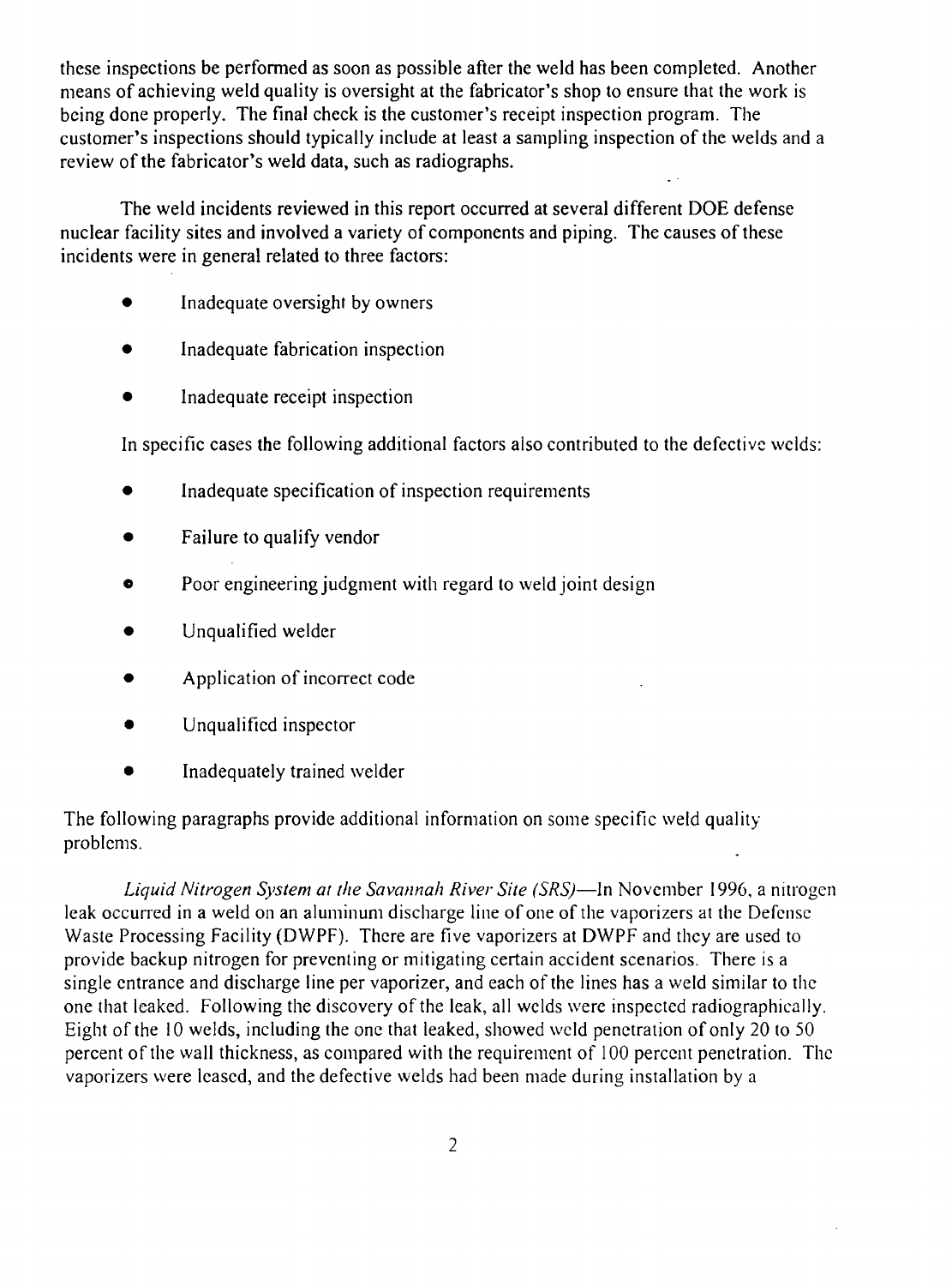subcontractor of the vaporizer's owner. The subcontractor was not qualified to make these welds, and did so without the knowledge of SRS personnel.

*Anhydrous Hydrogen Fluoride Transfer System at Oak Ridge-The* previous anhydrous hydrogen fluoride (HF) transfer system at the Oak Ridge Y-12 Plant had a history of leaks that prompted the design of a new system. The new system consists of a confinement chamber at the receiving dock where the HF is vaporized and 450 feet of jacketed transfer piping that carries the HF to the building where it is used. During installation of the new system in March 1998, a visual inspection of the inside diameter of four completed transfer line welds was performed by a DOE Facility Representative. This inspection revealed one weld with inadequate penetration and excessive oxidation, while the other three showed excessive underbead reinforcement. These four welds had been inspected and accepted by the Y-12 operations contractor, Lockheed Martin Energy Systems (LMES). As a result of the discovery of these defective welds, additional welds in the system were inspected, and more defective welds were found. A search ofthe records showed that one welder had made the majority of the defective welds.

The defects had gone undetected because of the inadequate inspection procedure that was used. The piping was fabricated to American Society of Mechanical Engineers (ASME) B31.3, Category M Service, which requires that a minimum of 20 percent of the welds, randomly selected, be radiographically or ultrasonically inspected. LMES originally selected radiography because they did not have a qualified ultrasonic inspection crew. Subsequently, radiography was canceled because of the potential to activate criticality alarms if a radiographic source were exposed in the area. Radiographic or ultrasonic inspection would have revealed the lack of penetration. In place of these volumetric inspections, a visual inspection of the pipe was conducted. However, inspection of the weld root on the inner diameter was required only when the weld root was "accessible," interpreted to mean within about 2 inches of the end of the pipe. Hence the substitute inspection did not include roots of welds made between long lengths of pipe. In addition, the substitute inspection was not implemented effectively for accessible welds near pipe ends, as demonstrated by the fact that the inspectors overlooked defective welds which were discovered later by the DOE Facility Representative.

Additional inspections were then conducted on other welds in the HF system. Some of the welds on elbow sections of the jacket piping that had been made at a vendor's shop were found to have inadequate penetration, cracks, and porosity on the inner diameter. Other problems with welds made by the vendor were discovered on the containment chamber of the vaporizer. Cracked seal welds were discovered on the jacket piping penetrating the chamber wall. These welds were not specified on the drawing and had been made by the vendor on his own initiative. The jacket piping is a nickel-copper alloy, and the vendor had made the welds with a stainless steel filler metal—incorrect filler metal for nickel-copper—that not surprisingly. resulted in the cracked welds. In addition, some of the welds specified on the drawing for the containment chamber of the vaporizer were not made. These problems reflect inadequate fabricator inspection, inadequate oversight by the owner, and inadequate receipt inspection.

The above problems indicated a breakdown in weld quality assurance at the Y-12 Plant. including a defective contractor procurement system. A letter from the Board to the DOE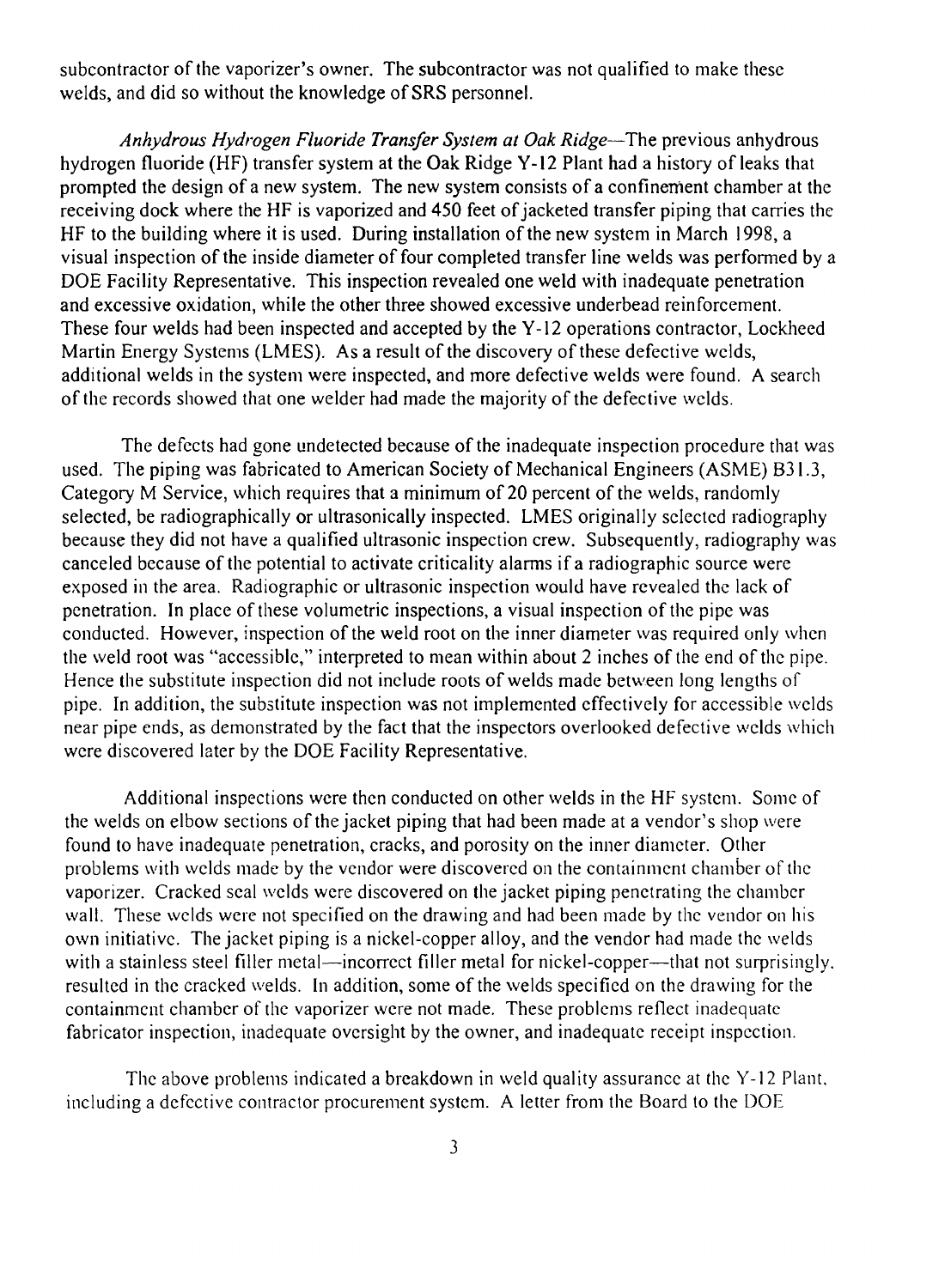Assistant Secretary for Defense Programs, dated August 24, 1998, identified these problems. In December 1998, LMES assessed the Y-12 welding program and identified a series of issues requiring corrective action (Report Y/OS-0005). A subsequent LMES assessment of the HF Supply System (YIMA-7534, July 1999), conducted almost a year later, noted that these corrections from the prior assessment were not completed and the prior assessment did not address all the welding concerns raised by the construction contractor.

*Anhydrous Hydrogen Fluoride Sensing Lines at Oak Ridge-There* are a number of 1/4-inch and 3/8-inch sensing lines in the new HF system described above, as well as in the fluid bed system. These lines are joined together with butt welds. In May 1999, during testing of the systems with surrogate materials, an operator leaned against one of the sensing lines and broke a butt weld. These welds had been inspected and accepted. Consequently, a visual reinspection of the butt welds was performed, and about 10 percent of the approximately 600 welds were judged to be rejectable. To replace the rejectable welds, approximately 100 "good welds" were removed. Several of these were destructively examined to validate their acceptability. These examinations revealed several welds with less than 50 percent penetration. As a result, all the sensing line welds will be replaced. The causes of this problem were an inadequately trained welder, and an inadequate inspection technique that failed to detect lack of penetration in these welds.

During an initial management critique of the butt weld problem, it was found that the welds had originally been specified as socket welds. In small-diameter tubing, high-quality welds can more easily be achieved using socket joints because they are easier to fit up correctly, and a large, structurally strong weld can be made without concern for over penetration and blocking of the tube. The situation was further aggravated by the fact that the material was Hastelloy, a metal in which it is inherently difficult to obtain a high quality weld. The reason for the change to the butt welds was not identified, but it is clear that poor welding engineering judgment was used in selecting a butt weld joint for this small tubing.

As mentioned above, this problem together with other issues, compelled LMES to conduct a rigorous, broad-based assessment of the HF supply system in June-July 1999. LMES identified numerous issues in the areas of vendor selection and qualification, equipment calibration and inspection, and design and hardware change control, as well as specific issues with the welding program. A LMES corrective action plan is still being developed.

*Hanford Spent Nuclear Fuel Project-The* Integrated Water Treatment System (IWTS) for the Spent Nuclear Fuel Project at Hanford is designed to provide a means of filtering the water in the K-Basins during cleaning of fuel elements. Pipe sections for IWTS were fabricated by a subcontractor. During receipt inspection, approximately 40 defective welds were found in the pipe sections, and these were repaired. Most ofthe defective welds had lack of penetration on the inside diameter and were located near pipe ends, where they were observed by visual inspection. No actions were taken on the basis of these receipt inspection results to inspect welds away from open pipe ends.